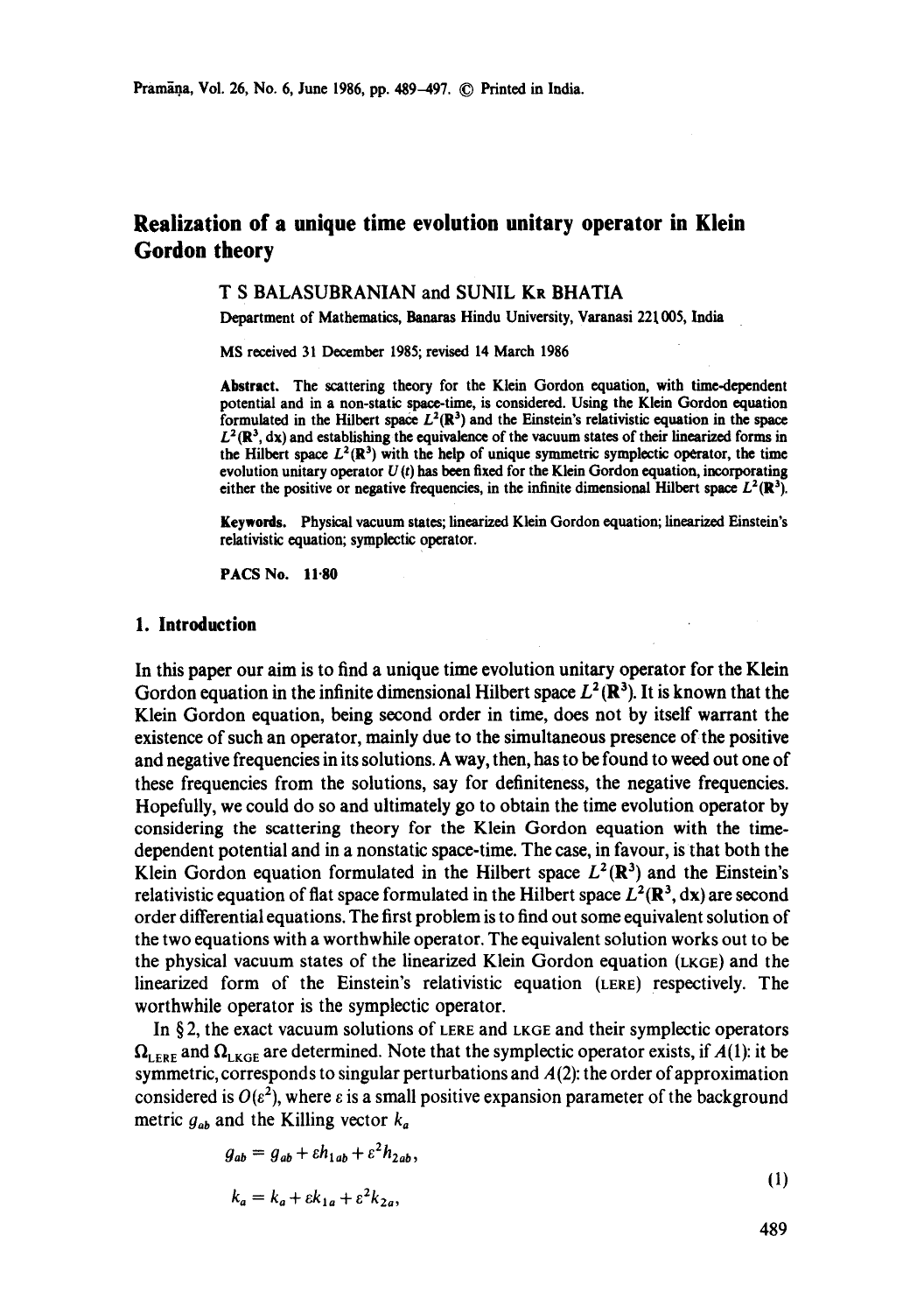where  $h_{ab}$ ,  $h_{ab}$ , are the first and second order changes of the metric along the family  $g_{ab}(\lambda)$  evaluated at  $|\lambda| = 0$  and  $k_a, k_a$  are the corresponding first and second order changes of the Killing vector  $k_a$ .

In §3, we show that the symplectic operators  $\Omega_{\text{ERE}}$  and  $\Omega_{\text{LRGE}}$  are equivalent through the equality of their energy momentum tensors  $T_{ab}$  and the equivalence of the respective spaces of formulation of LERE and LKGE viz  $L^2(\mathbb{R}^3)$ , dx) and  $L^2(\mathbb{R}^3)$ .

As the energy momentum represents the same scalar field, be it either formulated in the Hilbert space  $L^2(\mathbb{R}^3, dx)$  with respect to LERE or in the Hilbert space  $L^2(\mathbb{R}^3)$  with respect to  $LKGE$ , their equality, under the mathematical assumptions  $A(3)$ ,  $A(4)$ , leads to part of the requirements (equation (19)) for the equivalence of the symplectic operators  $\Omega$ . The other part of the equivalence of the two spaces is established by expanding the space  $L^2(\mathbb{R}^3)$  to  $L^2(\mathbb{R}^3, dx)$ .

In §4, we have formulated the unitary time evolution operator for  $\kappa$ G in terms of the physical vacuum solution in the Hilbert space  $L^2(\mathbb{R}^3)$ . For this, we have extended our Hilbert space  $L^2(\mathbb{R}^3)$ , which is in fact the real Hilbert space  $\mathcal{H}_c(\mathcal{H}_c=\mathcal{H}_R(\cdot)\mathcal{H}_R)$ , for decomposing the positive and negative frequencies in the complex Hilbert space  $\mathcal{H}_c$ . First we have decomposed the frequencies of KG and shown that they are unique. For the existence of the symplectic operator  $\Omega$ , in the extended Hilbert space  $L^2 (\mathbb{R}^3, dx)$  of  $L^2(\mathbb{R}^3)$ , we have considered the inequality (25), which stipulates the existence of the scattering operators. Subsequently, we have, in the interaction picture in the extended Hilbert space  $L^2(\mathbb{R}^3, dx)$ , constructed the time evolution unitary operator  $U(t)$ , expression (35) that contains only one type of frequencies (the positive ones). This  $U(t)$ is unique because the S operator is identified as the symplectic operator  $\Omega$  in the interaction picture in (31). This symplectic operator  $\Omega$  is orthogonal to any arbitrary vector in  $\mathcal{H}_c$ .

#### **2. Physical vacuum states of LERE and LKGE and their symplectic operators**

#### 2.1 *Physical vacuum states*

To obtain the physical vacuum states we have to linearize Einstein's relativistic and Klein Gordon equations. Einstein's relativistic equation, formulated in the Hilbert space  $L^2(\mathbb{R}^3, dx)$ , is of the form

$$
R_{ab}[g_{ab}(\lambda)] = 0,\tag{2}
$$

where  $\lambda$  is the parameter. To linearize it, differentiate (2) with respect to  $\lambda$  and put  $|\lambda|$  $= 0$ , i.e.

$$
\left(\frac{d}{d\lambda}\right)\left(R_{ab}\left(g_{ab}\left(\lambda\right)\right)_{|\lambda|=0}=0.\tag{3}
$$

We, then, get the following LERE

$$
\nabla^m \nabla_m h_{ab} - 2\nabla^m \nabla (ahb) m + \nabla_a \nabla_b (g^{mn} h_{mn}) = 0,
$$
\n(4)

where,  $g_{ab} = g_{ab}(0)$  is the background metric:

$$
g_{ab} = \left[1 + \frac{d}{d\lambda} (g_{ab}(\lambda))_{|\lambda|=0} (t, r) ds^2\right]
$$
  
=  $\left[1 + h_{ab} (t, r) ds^2\right]$  (5)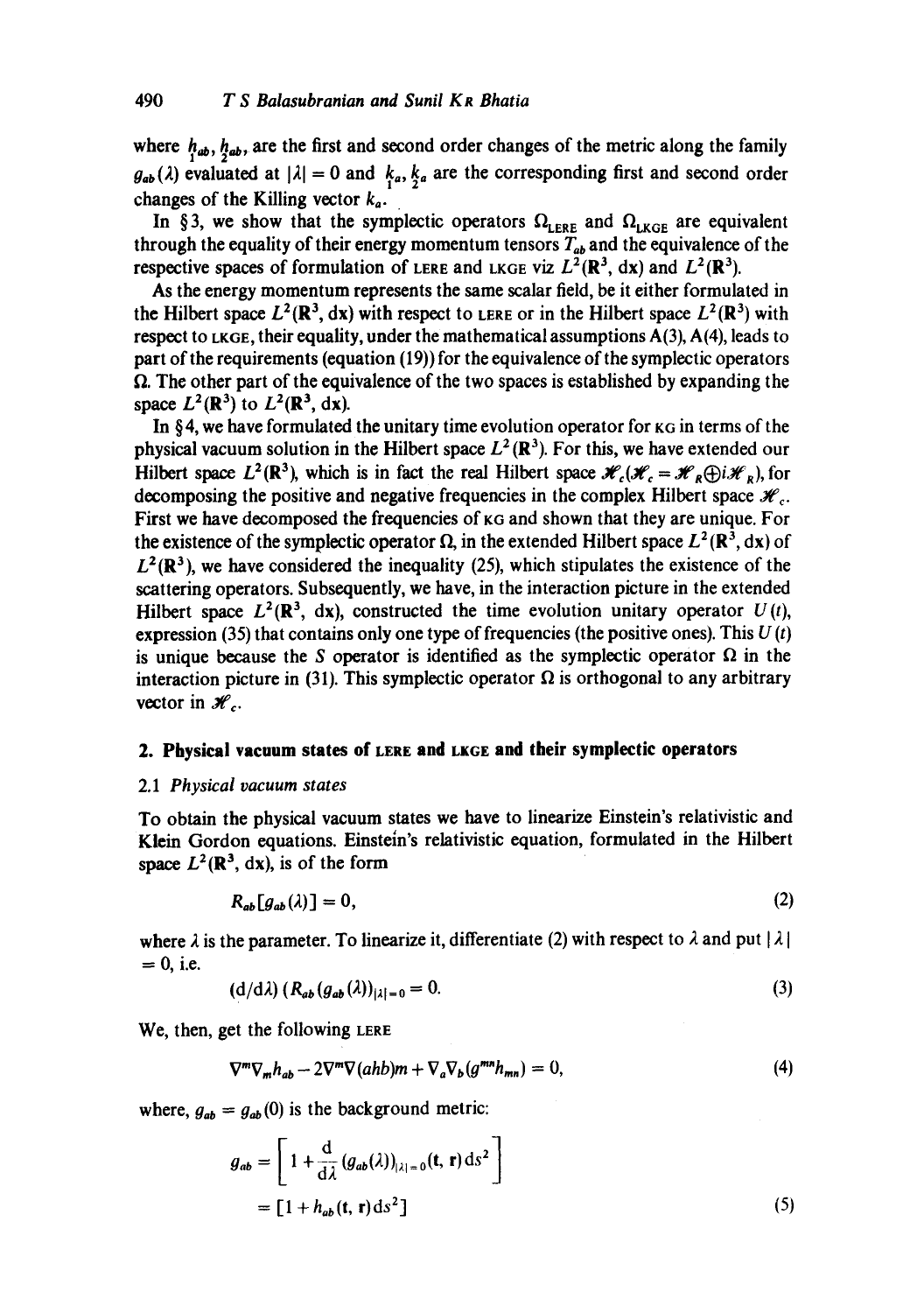on using the expansion (1) and  $ds^2 = dt^2 - dx^2$ . Consider now the Klein Gordon equation in the Hilbert space  $L^2(\mathbb{R}^3)$ 

$$
(\Box + m^2)\phi = 0. \tag{6}
$$

Compare (6) with the linear equation of the form

$$
D^{AB}\phi^B=0,\t\t(7)
$$

where,  $D^{AB}$  is a second order linear differential operator, viz

$$
D^{AB} = X^{AB \ ab} \nabla_a \nabla_b + Y^{AB} {^\alpha} \nabla_a + Z^{AB}.
$$
 (8)

Comparison of expressions of (8) with corresponding expressions of (6), yields the symmetric conditions (as outlined in criteria  $A(1)$  of §1)

$$
X^{AB} = G_{ab}, \quad Y^{AB} = 0, \quad Z^{AB} = m^2,
$$
 (9)

and the LKGE becomes

$$
G_{ab}{}^{ab}\nabla_a\nabla_b + m^2 = 0. \tag{10}
$$

Let (M',  $g_{ab}$ ) be an exact vacuum solution of LERE and  $l_a$  be a null vector field, such that  $h_{ab} = l_a l_b (h_{ab}, a$  linearized field in  $(M', g_{ab})$  satisfies the LERE). Then  $g'_{ab} = g_{ab} + l_a l_b$  is an exact vacuum solution of LERE (4) and its inverse is

$$
g'_{ab}=g^{ab}-l_a\,l_b.
$$

For the LKGE, (10), for  $(M, G_{ab})$ , the exact vacuum solutions, we arrive at the expression

$$
G'_{ab} = G_{ab} + L_a L_b.
$$
LRGE

To prove the uniqueness of these exact vacuum solutions, we should show that  $G'_{ab} = g'_{ab} = G_{ab}$  (say), which can be achieved with the help of a unique symplectic operator  $\Omega$ . For that, we have to find the symplectic operators for LKGE and LERE.

#### 2.2 *Symplectic operator*

To construct the symplectic operator, first consider the Klein Gordon (6) and the symmetric conditions, (9). Then the inner product of  $\phi_A$  with  $\phi_B$  will be

$$
(\phi_A, \phi_B) = \int \phi^A \phi^B dv \tag{11}
$$

on space time *(M, G<sub>ab</sub>)*, where  $\phi^A$  and  $\phi_R$  are fields of the inner product space of tensor fields of valence | A | with compact 4-volume v with boundary  $\Sigma_a$ . Using Stoke's theorem, the operator  $D^{AB}$  will be proved to be symmetrical on the domain

$$
(\phi^A, D_{AB}\phi^B)_M = (D_{AB}\phi^A, \phi^B)_M, \qquad (12)
$$

on putting the boundary condition for the region to be compact, we find

$$
\int_{v} (\phi^A D_A \phi_B - \phi^B D_A \phi_A) dv
$$
  
= 0 =  $\int_{\Sigma_a} {\phi^A G_{ab}{}^{ab} \nabla_a \phi^B - \phi_A G_{ab}{}^{ab} \nabla_a \phi_B} d\Sigma_a,$  (13)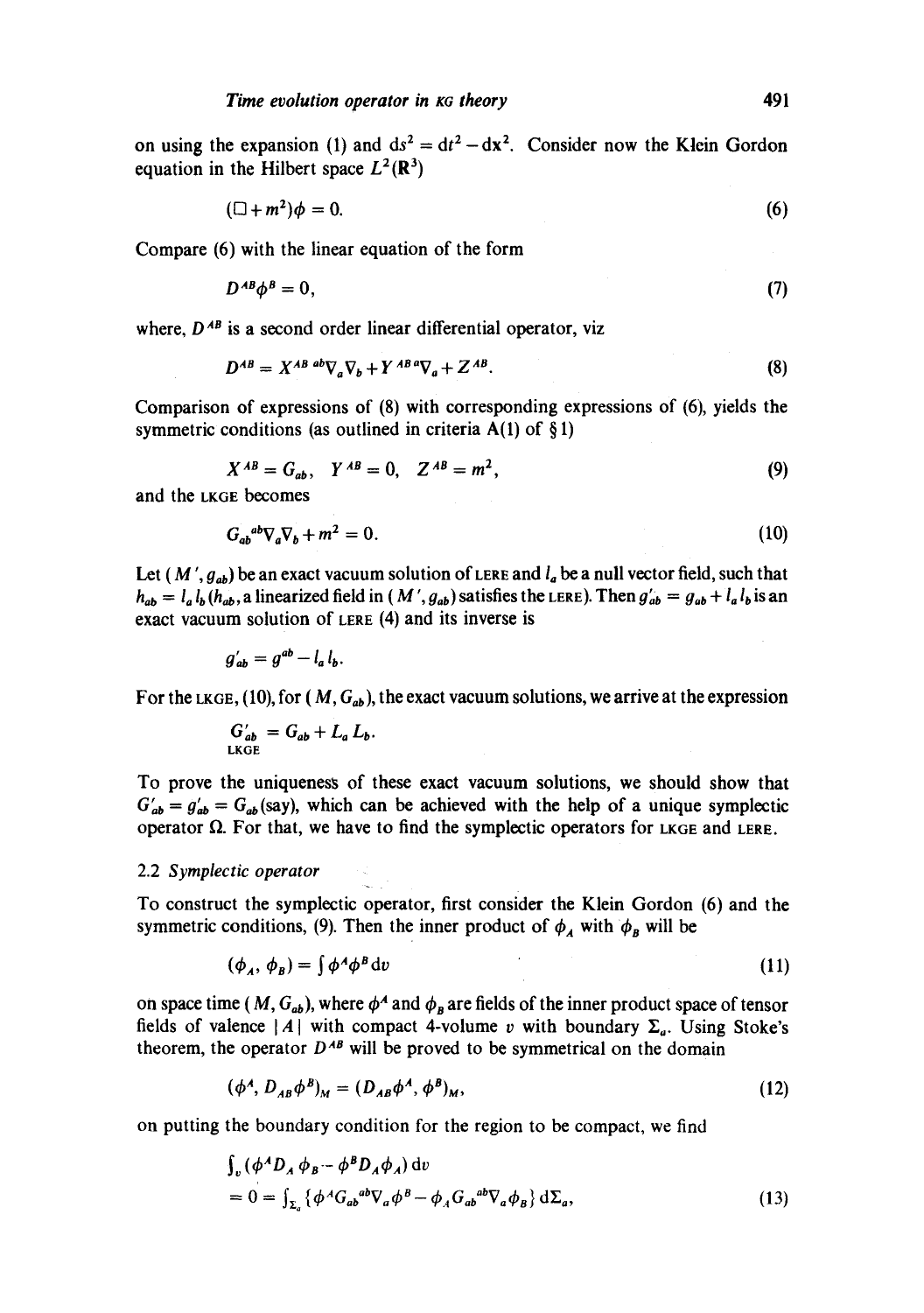where, (11) is the  $\Sigma_a$ -surface integral. Hence, the symplectic operator for LKGE reads

$$
\Omega_{LKGE}(\phi, E\phi) = \left[ 2 \int_{\Sigma} \left\{ \nabla^a \phi \nabla_b \phi - \frac{1}{2} \delta_a^b (\nabla_e \phi \nabla^e \phi - m^2 \phi) \right\} k^b d\Sigma_a \right],\tag{14}
$$

and similarly for the LERE, it works out to be

$$
\Omega_{\text{LERE}}(\psi, E\psi) = 2 \int_{\Sigma_{a}} -\beta \left[ 2\psi'^{a}\psi'_{b} - g_{ab}(\psi'_{c}\psi'^{c} + m^{2}\psi)k^{b} \,d\Sigma_{a} \right],\tag{15}
$$

where  $\beta$ ,  $m^2$  are positive constants related to the mass of the field and the choice of the units respectively. Note that for arriving at  $(14)$  and  $(15)$ , use is made of the criteria  $A(1)$ and A(2) of the §1 of the existence of symplectic operator  $\Omega(.)$ . Now we have to show that the exact vacuum solutions of LKGE and LERE are equivalent and unique.

## **3. Equivalence of the physical vacuum states of LEnE and LKGE**

In this section first we have to show that the symplectic operators for LERE  $\Omega_{\text{LERE}}$  and LKGE $\Omega_{LKGE}$  are equivalent though the equality of the energy momentum tensors,  $T_{ab}$ . Because the energy momentum tensors,  $T_{ab}$ , represent the same scalar fields, whether they be formulated in either the Hilbert space  $L^2(\mathbb{R}^3, dx)$  with respect to the LERE or the Hilbert space  $L^2(\mathbb{R}^3)$  with respect to LKGE. The question that arises here is the following: Under what conditions the tensors,  $T_{ab}$ , are identical? To answer that, consider the space time  $(M, g_{ab})$  which admits a Killing vector  $k_a$ . Then,

$$
\nabla_{[a}\nabla_{b]}k_a = \frac{1}{2}R_{aba}^m k_m
$$
  
\n
$$
k_a = k_{amb}^m, \quad R = R_m^m.
$$
 (16)

Using (4) and (5), the energy momentum tensor satisfies, by virtue of the Killing vector,  $k_a$ ,  $\nabla_a T^{ab} = 0$  or equivalently the integrable equation  $\nabla_a (T^a_{b} k^b) = 0$ . Hence for the scalar field, the energy-momentum tensor for LERE becomes

$$
T_{\text{LERE}}^{ab} = -\beta \left[ -2\psi'^a \psi'^b - g_{ab} \left\{ \psi'^c \psi'^c + m^2 \psi^2 \right\} \right]. \tag{17}
$$

Note that the energy momentum tensorial form of the LERE becomes  $T_{ab} = 0$ , if  $T_{ab} = 0$ , where  $T_{ab}$  is in the space of  $g'_{ab}$ , viz  $L^2$  ( $\mathbb{R}^3$ , dx). Similarly for the scalar field, the energy momentum tensor for LKGE reduces to

$$
T_{\text{LKGE}}^{ab} = \left[ \nabla^a \phi \nabla_b \phi - \frac{1}{2} \delta^a_b (\nabla_c \phi \nabla^c \phi - m^2 \phi) \right]. \tag{18}
$$

The expressions (17) and (18) should be identical under the mathematical assumptions: *A*(3). For each function  $f \in C_0^{\infty}(\mathbb{R}^3)$  taking values in  $C^4$ , associate an operator  $\psi(f)$ ,  $(\psi(f))$  corresponds to

$$
\sum_{\alpha} \int f_{\alpha}(\mathbf{x}) \widetilde{\psi}_{\alpha}(\mathbf{x}, 0) d_3 \mathbf{x},
$$

and  $A(4)$ . The anti-commutation relation  $\{\psi(f), \psi^*(g)\} = (f, g)$  holds for arbitrary f, g (the inner product is taken in  $L^2(\mathbb{R}^3) \otimes C^4$ ). For the relativistic case considered, we have

$$
\{\psi(f),\psi^*(g)\}=B(f,g)
$$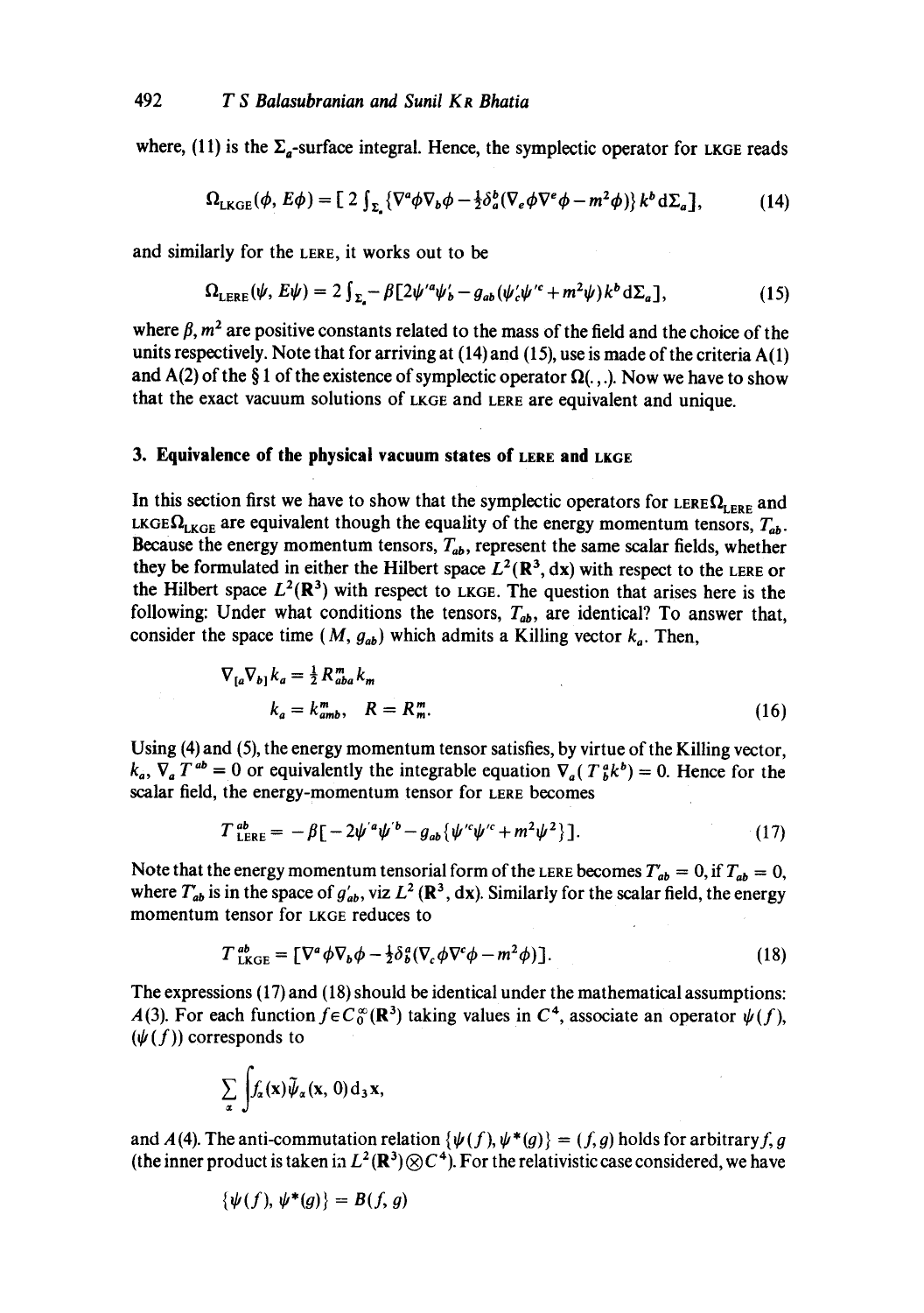*Time evolution operator in xa theory* 493

and 
$$
B(f, g) = B(f_k, g_k),
$$

where k is the Lorentz transformation. Now comparing  $T_{\text{LERE}}^{ab} = T_{\text{LKGE}}^{ab}$ , on equating corresponding terms of the right hand sides of expressions (17) and (18) (with the help of the mathematical assumptions  $A(3)$ ,  $A(4)$ ) would entail conditions, which, when expressed in the surface integral form, amount to the following:

(i) 
$$
\int_{\Sigma_a} \phi^2 d\Sigma_a = \beta \int_{\Sigma_a} \psi^2 d\varsigma
$$

$$
(ii)
$$

(i) 
$$
\int_{\Sigma_a} \phi^2 d\Sigma_a = \beta \int_{\Sigma_a} \psi^2 d\Sigma_a
$$
  
\n(ii) 
$$
\int_{\Sigma_a} \beta (\psi'^a \psi'^b) d\Sigma_a = \int_{\Sigma_a} (\nabla^a \phi \nabla_b \phi) d\Sigma_a
$$
  
\nwith  $\delta_b^a = -g_{ab}$ . (19)

These are part of the requirements for the equality of the symplectic operators

$$
\Omega_{\text{LERE}} \text{ and } \Omega_{\text{LKGE}},
$$
\n
$$
\Omega_{\text{LERE}} = \Omega_{\text{LKGE}} = \Omega(., .) \text{ (say)}.
$$
\n(20)

Here, both the symplectic operators  $\Omega_{\text{LERE}}$  and  $\Omega_{\text{LKGE}}$  operate in different Hilbert spaces, i.e.  $\Omega_{\text{LERE}}$  in  $L^2(\mathbb{R}^3)$ , dx) and  $\Omega_{\text{LKGE}}$  in  $L^2(\mathbb{R}^3)$  respectively. Since we need to establish the equivalence of the symplectic operators in the single Hilbert space  $L^2(\mathbb{R}^3)$ , either we have to expand the space of  $L^2(\mathbb{R}^3)$  to  $L^2(\mathbb{R}^3, dx)$  or we have to contract the Hilbert space  $L^2(\mathbb{R}^3, dx)$  to  $L^2(\mathbb{R}^3)$ . We adopt the former method. Let us assume that M' is manifold equivalent to  $L^2(\mathbb{R}^3, dx)$  and M is the manifold equivalent to  $L^2(\mathbb{R}^3)$ . We have already shown that  $(M', g_{ab})$  is an asymptotically flat-space-time and is exact vacuum solution of Einstein's equation. We can say that the manifold

$$
M'=M\cup\mathscr{I},\qquad \qquad (21)
$$

with smooth metric and scalar symplectic function  $\Omega$  in M, and the associated fields being in conformally coupled space-time and extension vacuum fields of  $g'_{ab}$ ,  $g_{ab}$ . Then  $\Omega l_a$ , and  $n_a$  are both null and orthogonal on  $\mathcal{I}$ . Then, for

$$
g'_{ab} = (\Omega)^2 g_{ab} \text{ on } \mathcal{I}\Omega = 0
$$
  
\n
$$
n_a = \nabla'_a \Omega.
$$
 (22)

 $h_{ab}$  is said to preserve asymptotically the flatness of first order, if  $\Omega^2$  admits a smooth extension to  $\mathcal{I}$ , such that

$$
\Omega h_{ab} n'_a n'^b \big|_{\mathcal{J}} = 0. \tag{23}
$$

Now, in our case the  $L^2(\mathbb{R}^3, dx)$  is considered as extension space of  $L^2(\mathbb{R}^3)$ . The new boundary conditions, on extending the manifold from M to M', are  $g'_{ab} = \Omega^2 g_{ab}$ on  $\mathcal{I}\Omega = 0$ ,  $n_a = \nabla'_a \Omega$ . They are non-zero, null and

$$
\nabla_a n_a = 0. \tag{24}
$$

Thus we see that the symplectic operators  $\Omega_{\text{LERE}}$  and  $\Omega_{\text{LKGE}}$  are equivalent and the vacuum solutions are also the same, i.e.

$$
g'_{ab} = G'_{ab} = G_{ab}
$$
 (say)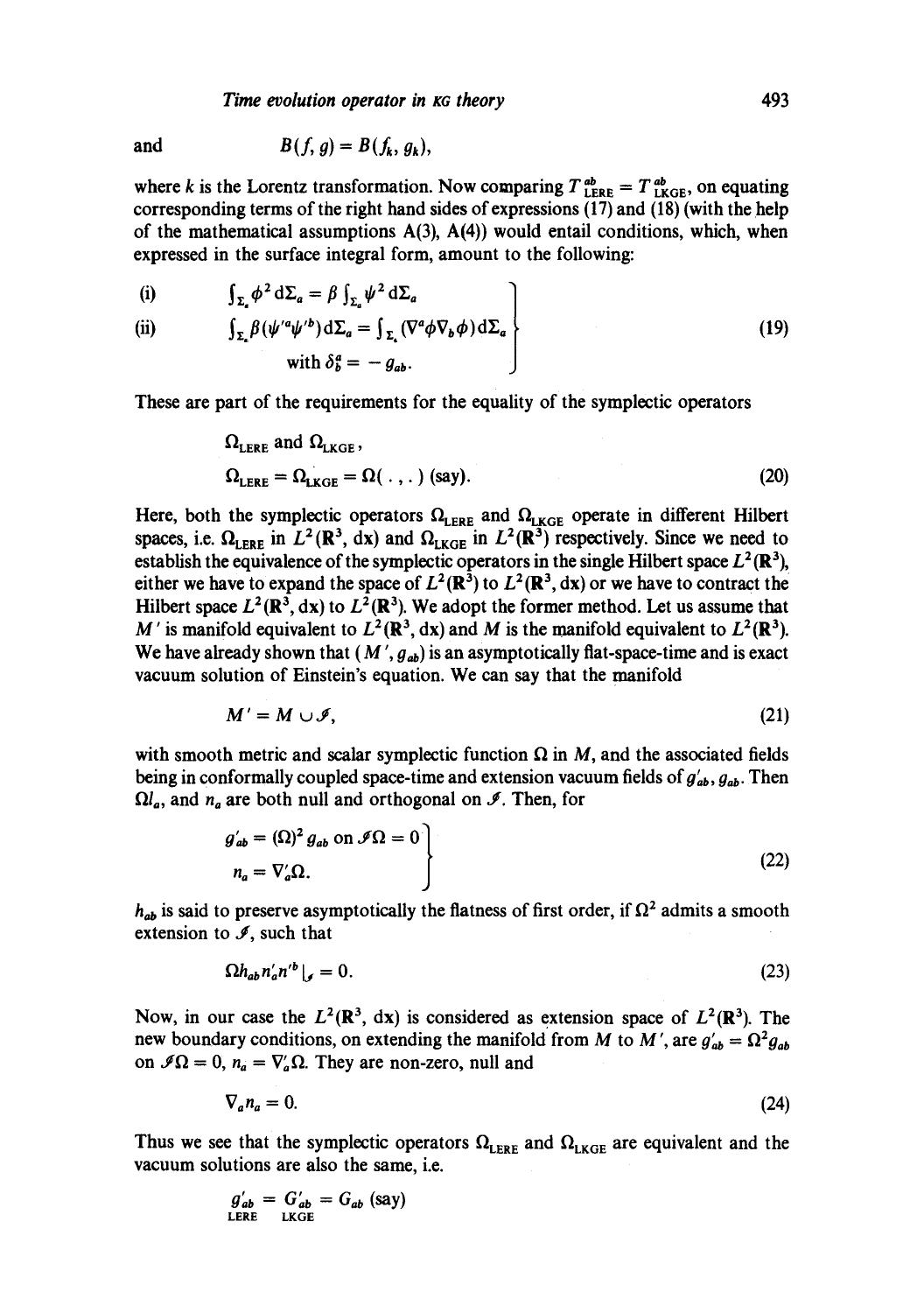in Hilbert space  $L^2(\mathbb{R}^3)$  under the the conditions (24) and mathematical assumptions  $A(3)$ ,  $A(4)$ .

To show that  $g'_{ab}$  is unique in the Hilbert space  $L^2(\mathbb{R}^3)$ , consider  $l_a$  to be a null vector field, such that  $h_{ab} = l_a l_b$  ( $h_{ab}$ , a linearized field on (M',  $g_{ab}$ ) satisfies the LERE). Then  $g_{ab} + l_a l_b$  is an exact vacuum solution of LERE. Set  $x^a = l^m \nabla_m l^a$ . Contracting  $l^a l^b$ , we obtain  $x^a x_a = 0$  which implies  $l_a x^a = 0$ , using the fact that  $l^a$  is null. Thus  $l^a$  must be a geodesic. We can write (4) as

$$
\nabla^m \nabla_m (l_a l_b) - 2 \nabla^m \nabla_{(a} [l_b] l_m] = 0.
$$

Then  $g'_{ab}$  is non-degenerate and an inverse of  $g'_{ab} = g^{ab} - l_a l_b$ , where  $l^a = g^{am}l_m$  exists. Let  $\nabla_a$  denote the derivative operator compatible with  $g'_{ab}$ . Due to  $l^a$  being null, the connection tensor  $C_{ab}^{m} = 0$  relates the two derivatives  $\nabla_a$  and  $\nabla'_a$  respectively. The connection tensor  $C_{ab}^{m}$  is zero, so the exact vacuum solutions  $g'_{ab}$  will be identical. The connection tensor  $C_{ab}^{m}$  is zero because of the nullness of  $l^{a}$ . This shows the uniqueness of the exact vacuum solutions of LERE and LKGE.

#### **4. Formulation of the time evolution operator for the Klein-Gordon equation**

In this section we formulate the unique unitary time evolution operator for KG. For this, we adopt the method jotted below:  $A(5)$ : Extend the real Hilbert space  $\mathcal{H}_R$  to the complex space  $\mathcal{H}_c$ , viz  $\mathcal{H}_c = \mathcal{H}_R \bigoplus i \mathcal{H}_R$ , so that  $\mathcal{H}_R \subset \mathcal{H}_c$ . This facilitates splitting of the positive and negative frequencies.

A(6): Consider the inequality, which is uniformly bounded:

$$
\int_{-\alpha}^{\infty} || F(t, .) ||_{\infty} dt < \infty,
$$
\n(25)

where,  $\|\cdot\|_{\infty}$  denotes the  $L_{\infty}$  norm over space  $\mathscr{H}_R$ . This inequality ensures that the scattering operator S exists. Split the positive and negative frequencies of KG. For that, consider the KG equation in  $L^2(\mathbb{R}^3)$ ,

$$
(\Box + m^2)\phi = 0,\tag{26}
$$

where,  $\phi(\Phi, \dot{\Phi})$ . Then

$$
\frac{\mathrm{d}}{\mathrm{d}t} \left( \frac{\Phi}{\Phi} \right) = P \left( \frac{\Phi}{\mathrm{d}t} \left( \Phi \right) \right),\tag{27}
$$

where,  $\frac{d}{dt} \begin{pmatrix} \Phi \\ \dot{\Phi} \end{pmatrix} = \partial_t^2 \phi + \alpha \partial_t \phi + \beta \phi = 0,$ 

and 
$$
P = \begin{pmatrix} 0 & I \\ \beta & \alpha \end{pmatrix}
$$
, so that  $PP^{-1} = I$ . (28)

Now putting  $B = (m^2 - \nabla)^{1/2}$  – acting in

$$
L^2(\mathbb{R}^3,\mathrm{d}\mathbf{x})_-, \quad C = \mathcal{L}^{1/2} \text{ and}
$$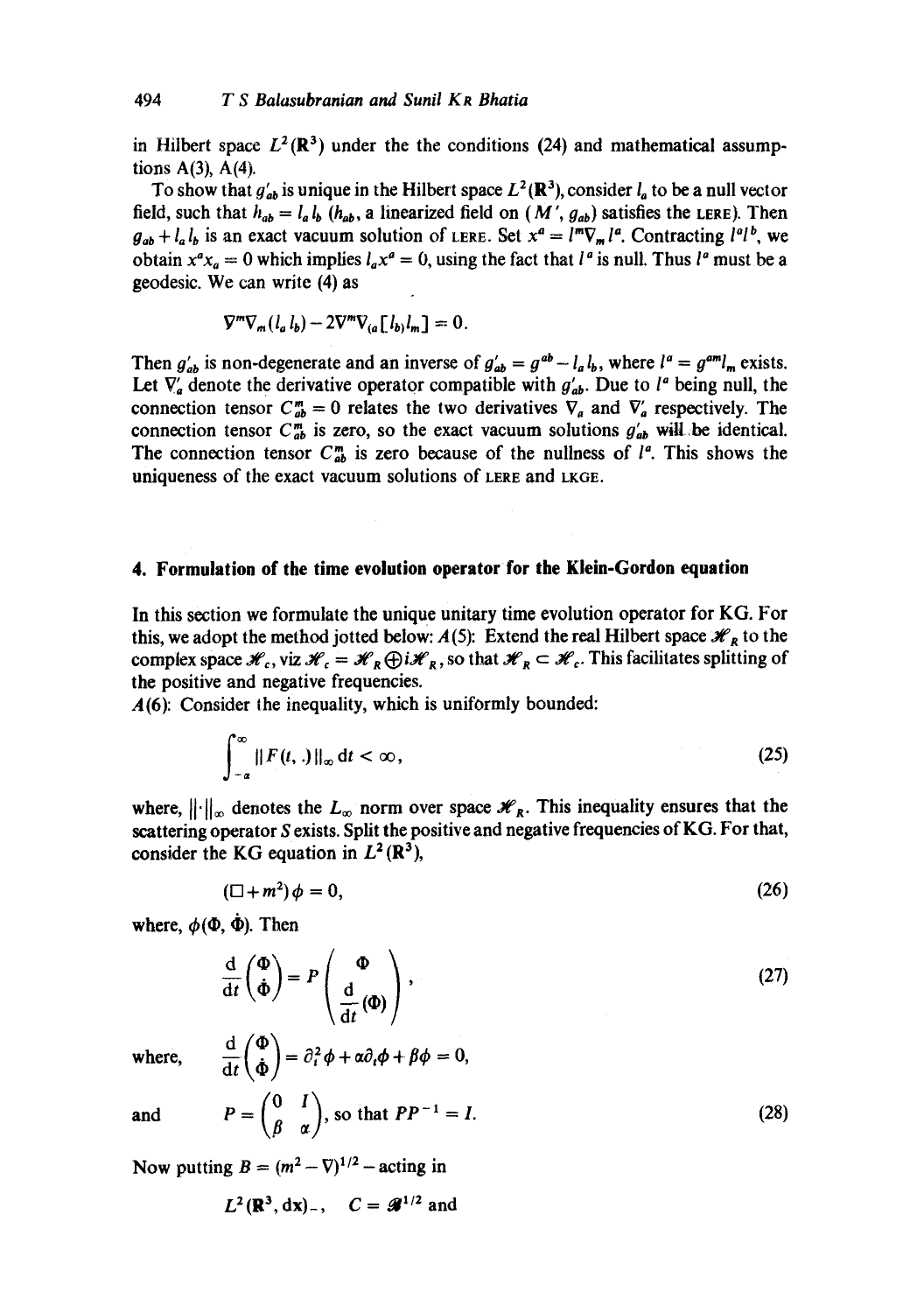*Time evolution operator in KG theory* **1995** 

$$
Q = \begin{pmatrix} 0 & I \\ g & 0 \end{pmatrix}, \text{ so that}
$$

$$
\frac{d}{dt} \begin{pmatrix} \Phi \\ \dot{\Phi} \end{pmatrix} = Q \begin{pmatrix} \Phi \\ \dot{\Phi} \end{pmatrix} \text{ and } QQ^{-1} = I.
$$
(29)

We have  $P = Q$ , because  $P = \beta I$  and  $Q = \mathcal{R}^2 I$  are related to  $\Omega$  and  $\alpha$  is null since  $\beta \neq 0$ . We can write (27) as

$$
\left(\frac{\mathrm{d}}{\mathrm{d}t}\right)\left(\frac{\Phi}{\dot{\Phi}}\right) = \left(\begin{matrix} 0 & I \\ P & 0 \end{matrix}\right)\left(\frac{\Phi}{\dot{\Phi}}\right) \tag{30}
$$

and in the interaction picture, we can write it as

$$
\frac{\mathrm{d}}{\mathrm{d}t}(W) = \exp(-tQ) \begin{pmatrix} 0 & 0 \\ -F & 0 \end{pmatrix} \exp(tQ) W = J(t)W, \tag{31}
$$

where,

$$
W(t) = \exp(-tQ)\binom{\Phi}{\dot{\Phi}}\text{ satisfies (26)}.
$$
  
Then 
$$
\exp(tQ) \pm G'_{ab},
$$
 (32)

where,  ${}^{\pm}G'_{ab}$  are solutions of (26), are asymptotic to  $\binom{\Phi}{\dot{\Phi}}$  in  $\mathcal{H}_R$  as  $t \to \infty$ . Therefore, the

scattering operator  $(S<sup>-</sup>G'_{ab}) = {}^{+}G'_{ab}$  satisfies

$$
\pm G'_{ab} = \lim_{t \to \pm \infty} W(t). \tag{33}
$$

This shows that the scattering operator S exists and bounded. In the interaction picture, S is the S-matrix that incorporates the positive and negative frequencies  $\pm G_{ab} \in \mathcal{H}_{sc}$  (the scattering space) through the  $W$ 's, viz

$$
S = W_+ W_-^{\dagger} \text{ or } W_+^{\dagger} W_-.
$$
 (34)

We write, the time evolution operator  $U(t)$  as

$$
U(t) = \exp(-itH_0) W^{\dagger} + \exp(-itH_0). \tag{35}
$$

Using the mathematical assumptions  $A(3)$ ,  $A(4)$  of § 3 and the inequality (25), we found out that (31) can be solved in the closed interval  $[-\infty, +\infty]$ . This means that the Cauchy data for (31) can be specified separately at  $t = +\infty$  or  $t = -\infty$  respectively. The solutions of the KG lie in the real Hilbert space  $\mathcal{H}_R$ . The canonical symplectic structure on  $\mathcal{H}_R$  is

$$
\Omega(\ldots) = \int_{\xi} (\phi_1 * \phi_2 - \phi_2 * \phi_1)
$$

on the Cauchy surface  $\xi$ , and. denotes the metric operators of  $\mathcal{H}_R$  at the specified time  $t = t_0$ , we write

$$
\Omega(\,.\,,\,.\,)=\int_{t=t_0}^{\infty}(\dot{\phi}_1\phi_2-\dot{\phi}_2\phi_1)d^3x,
$$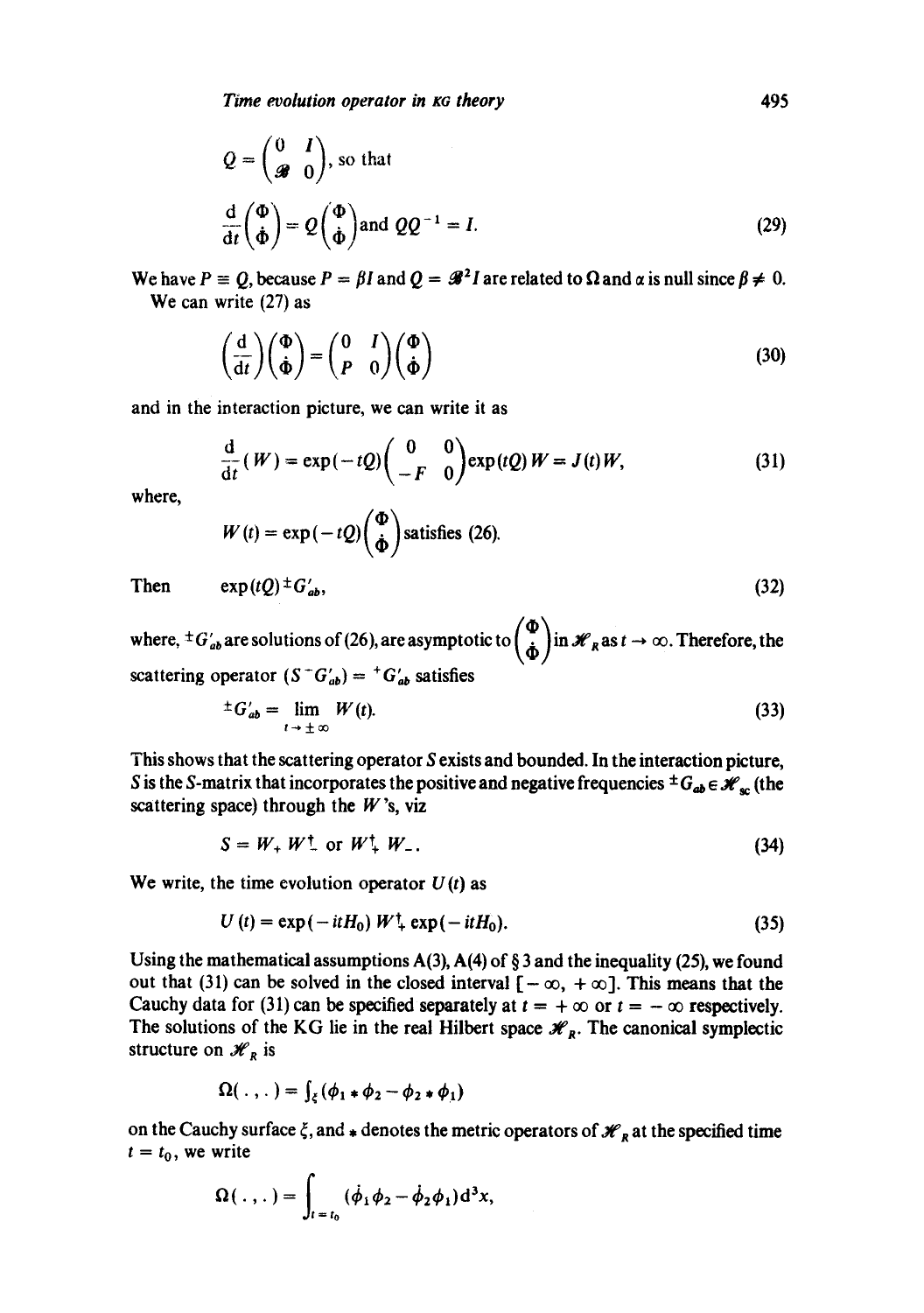where,  $\phi_1$ ,  $\phi_2$  satisfy (26). With A(5), there are no fixed vectors in  $\mathcal{H}_p$ . Hence there are no vectors in  $\mathcal{H}_c$  fixed under  $U(t)$ . Suppose that for no vector x in  $\mathcal{H}_R$ , we have  $\Omega(t)x$  $x = x$  for all *t*, then on  $\mathcal{H}_R$  we have a complex Hilbertian structure such that the given real inner product becomes the real part of the complex inner product. It follows that there exists a new complex structure  $\mathcal{H}_{oc}$  on  $\mathcal{H}_{c}$  such that

$$
\operatorname{Re}\langle.,.\rangle_{\mathscr{H}_n}=\operatorname{Re}\langle.,.\rangle_{\mathscr{H}_n}
$$

and that  $U(t)$  has strictly positive energy on  $\mathcal{H}_{\alpha}$ , since  $\mathcal{H}_R$  is invariant under  $U(t)$ . In fact,  $\mathcal{H}_R$  becomes a complex Hilbert space with complex structure

$$
\begin{pmatrix} 0 & \mathbf{B}' \\ \mathbf{B} & 0 \end{pmatrix}
$$

and complex scalar product  $\langle . , . \rangle$ . Then exp(tQ) is a strongly continuous unitary group in  $\mathcal{H}_R$ . From (32) and (33), we found S is bounded and invertible. This means that S is also symplectic (Paneitz and Stephen 1982), since each *J(t)* in (31) is in symplectic group.

Equation (35) defines only the positive frequency as having been defined on  $\mathcal{H}_R$  and  $\mathcal{H}_R(t) \subseteq \mathcal{H}_c$ . Thus for any  $t \in \mathbb{R}$ ,  $U(t)$  is unitary transformation of  $\mathcal{H}_c$  and  $\mathcal{H}_R(t)$  with the property

$$
s-\lim_{t\to-\infty}U(t)=I,\quad s-\lim_{t\to\infty}U(t)=S.
$$

Here  $U(t)$  as given by (35), is certainly unique, since  $\mathcal{H}_0$  and  $W_+$  are unique. It is formulated in terms of the vacuum states of LKGE by virtue of the fact that

$$
W(t) = \exp(tQ)\binom{\Phi}{\dot{\Phi}}.
$$

It is worthwhile to note that for the necessary transformation to go from the scattering space  $\mathcal{H}_{\rm sc}$  to the interaction picture space (Xanthopoulas 1978), as embodied in (35), we have, for  $\phi_1, \phi_2 \in \mathcal{H}_{\infty}$  and  $\tilde{S} = W^{\dagger}$ ,

$$
\langle \phi_1, \delta \phi_2 \rangle = \langle \phi_1, W^{\dagger} W_+ \phi_2 \rangle
$$
  
=  $\langle W^{\dagger} \phi_1, W^{\dagger} W_+ W^{\dagger} \phi_2 \rangle$   
=  $\langle W^{\dagger} \phi_1, W^{\dagger} S \phi_2 \rangle$   
=  $\langle \phi_1, S \phi_2 \rangle$ .

Thus, we arrive at the unique time evolution unitary operator  $U(t)$ , (35), for the Klein Gordon equation.

## **5. Conclusions**

Finding a unique exact vacuum solution for the Klein Gordon equation with the help of a unique symmetric symplectic operator, (for the singular perturbation problem), splitting the solution uniquely into its positive and negative parts and incorporating the respective frequencies in the scattering operator  $S$ , we have arrived at the unique unitary